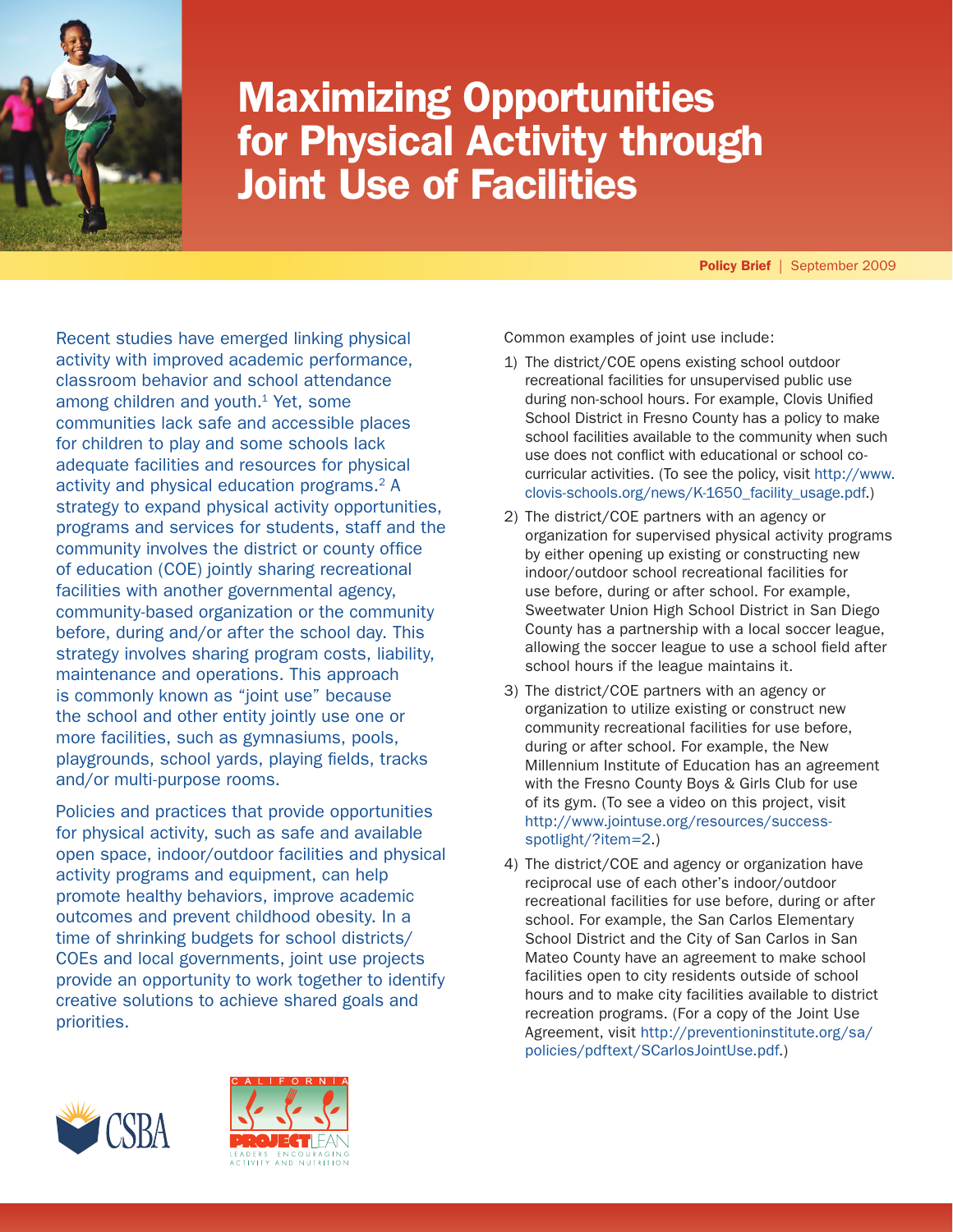# GETTING STARTED

Building joint use facilities and administering joint use programs requires detailed planning, ongoing administrative oversight, coordination and communication among partners. When developing joint use programs, districts/COEs should start on a small scale, such as a pilot project, so that relationships can be built and obstacles are manageable.

## Step 1: Identify and assess needs

Each joint use partnership, program and facility is planned, structured and implemented differently based on the needs and values of the student population, community, school district/COE and partner organization(s). If the need for a joint use agreement arises, the school district/COE can begin the process by assessing and prioritizing the types of users and potential facilities, program costs, insurance, maintenance and operations needed.

# Step 2: Establish and build relationships

Once joint use is an agreed upon strategy, the district/COE should assess possible partners within the community and establish or build upon existing positive relationships. Community partner organizations may include local governments via their park and recreation agency, nonprofit organizations, faith-based organizations or other educational institutions that are committed to sharing resources.

For information about how to create a successful collaborative, see *Building Healthy Communities: A School Leader's Guide to Collaboration and Community Engagement*, a joint publication of the California School Boards Association and Cities Counties Schools Partnership, at <www.csba.org/Wellness.aspx>.

## Step 3: Adopt policies

The governing board can support joint use by adopting a new policy or revising an existing policy to ensure that the desired joint use activities are covered and policies are aligned. (See CSBA's sample board policies BP/ AR 1330 – Use of School Facilities, BP 1020 – Youth Services, BP 7131 – Relations with Local Agencies, BP 1400 – Relations Between Other Governmental Agencies and the Schools, BP 7000 – Concepts and Roles, BP 7110 – Facilities Master Plan and BP 5030 – Student Wellness and others listed in this brief.)

# Step 4: Develop a joint use agreement

A joint use agreement is the formal agreement between agencies—often a school district/COE and a city or county—that sets the terms, conditions and responsibilities of each party sharing the facility or public grounds. Typically, each party under a joint use agreement contributes resources to develop, operate and maintain the facility or facilities that will be shared. There is no single method to develop an agreement. Joint use agreements can be relatively simple (e.g., providing staffing to open the school grounds to the public outside of school hours) or complex (e.g., allowing community members or groups to access all school recreation facilities and allowing schools to access all city, county or community-based organization's recreational facilities). Before entering into a joint use agreement with an outside partner, the district/COE should ensure buy-in from school level personnel (e.g. principals, maintenance staff, teachers, etc.), students and parents.

- The National Policy and Legal Analysis Network (NPLAN) to Prevent Childhood Obesity, a program of Public Health Law & Policy (PHLP), has legal research, model joint use agreements and fact sheets on joint use. NPLAN's resources include a "Checklist for Developing joint use agreements," designed to identify the key elements to consider when developing a joint use agreement. For these resources, visit [http://nplanonline.org/focus/community](http://nplanonline.org/focus/community-environment)[environment](http://nplanonline.org/focus/community-environment).
- Planning for Healthy Places, a program of PHLP, is developing a toolkit to help communities and school districts/COEs work together to increase access to recreational facilities on school grounds. For more information, visit [http://](http://www.healthyplanning.org/newsletter.html) [www.healthyplanning.org/](http://www.healthyplanning.org/newsletter.html).
- The California Pan-Ethnic Health Network has developed a publication that provides models of Joint Use Agreements, advice for overcoming challenges and recommendations for moving forward with joint use in *Unlocking the Playground: Achieving Equity in Physical Activity Spaces*. For this publication, visit [http://www.](http://www.cpehn.org/pdfs/Joint%20Use%20Brief.pdf) [cpehn.org/pdfs/Joint%20Use%20Brief.pdf](http://www.cpehn.org/pdfs/Joint%20Use%20Brief.pdf).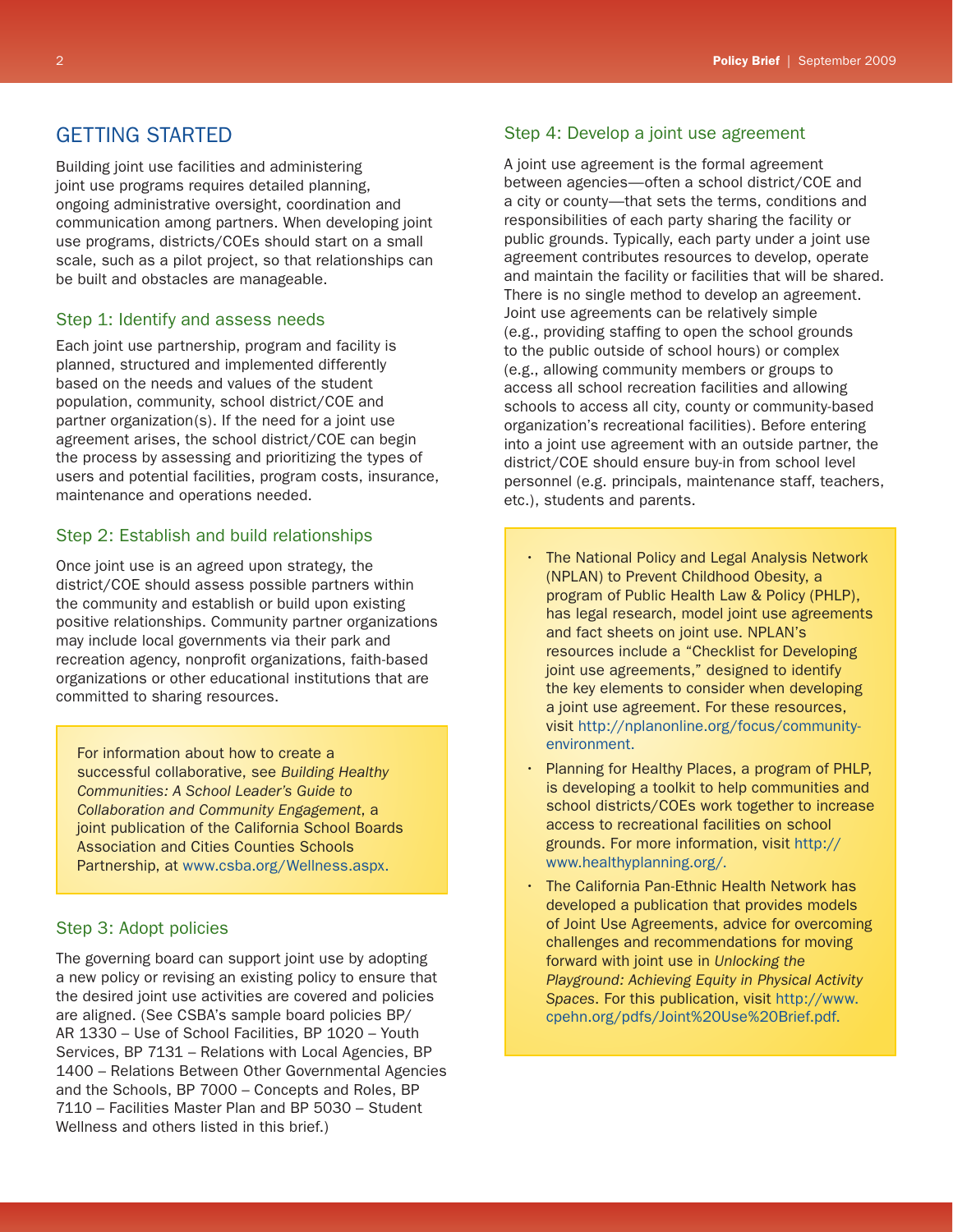# ADDRESSING LIABILITY

California has laws that encourage and support schools opening their facilities to the community for recreation or other civic uses (see CSBA's sample board policies and administrative regulations BP/AR 1330 – Use of School Facilities and BP/AR 5148.2 – Before/After School Programs). Nonetheless, school officials may be hesitant to do so because of safety or liability concerns.<sup>3</sup> Although there are laws to protect school districts/COEs against liability for injuries to individuals using school property for recreation (Government Code Sections 810 *et seq.*, 815 and 831.7), some conditions or circumstances will result in the district/COE being held liable in the event of an injury (Government Code Sections 835, 835.2, 835.4, 815.6, 831.7(6)(1) – (3)).<sup>4</sup>

School districts/COEs can protect themselves against risk of loss, damage or liability by maintaining their property, assuring they have the proper insurance in place and requiring that organized groups who use their property—such as sports leagues—maintain the proper insurance (see CSBA's sample BP/AR 3530 – Risk Management/Insurance, BP/AR 5143 – Insurance and BP/AR 1330 – Use of School Facilities).

Districts/COEs can also share or pass on risk of liability to their partner agency. A joint use agreement can include an "indemnity clause," a provision in the agreement by which one party agrees to be responsible for part or all of any liability the other party might incur. The district/COE can require the joint use partner to wholly or partially indemnify the district/ COE for any potential liability under the agreement. Opening school facilities for community use is generally more cost effective for local governments than constructing new facilities. As a result, a local government may be willing to assume all or some of the liability risk incurred as stated in the agreement. For example, the City of San Francisco utilizes 12 schools within the San Francisco Unified School District for open, unsupervised use to increase the amount of recreational space available to the public. The city assumes the liability and responsibility (e.g., injury, vandalism or littering) for any recreational activities on the school grounds that result from the joint use activities. The city is self-insured by allocating general fund money to cover liability-related costs.<sup>5</sup>

Prior to entering into joint use agreements, districts/ COEs should consult their legal counsel, insurance carrier and/or risk manager regarding potential risks and liability. As there is no "one size fits all" joint use partnership, districts/COEs need to ensure that the agreement is tailored to the specific activities and facilities that will be used, and that the district's insurance provides adequate protection under the circumstances proposed.

NPLAN developed the following resources on joint use liability in California:

- • A fact sheet on *Liability for Use of School Property After Hours: An Overview of California*  Law, nplanonline.org/files/Liability SchoolUse [FactSheet\\_FINAL\\_090713.pdf.](nplanonline.org/files/Liability_SchoolUse_FactSheet_FINAL_090713.pdf)
- • A more in-depth publication on *Liability Risks for After-Hours Use of Public School Property to Reduce Obesity: California*, [nplanonline.org/](nplanonline.org/files/CA_JointUse_Final_SP_20090311.pdf) [files/CA\\_JointUse\\_Final\\_SP\\_20090311.pdf.](nplanonline.org/files/CA_JointUse_Final_SP_20090311.pdf)

NPLAN provides legal information on matters relating to public health, but the legal information is not intended to substitute for advice of legal counsel.

# GETTING JOINT USE PROJECTS FUNDED

Depending on the type of joint use project a district/ COE and partner organization decide to pursue, there are a variety of funding sources available. Funding for constructing joint use facilities or programs that provide before or after school physical activity may include federal, state and local grants; local school bond matching funds; or in-kind programmatic funds provided by the joint use partner.

## Facilities funding

Funding for constructing joint use facilities may come from a variety of state and local sources, $6$  such as:

• School Facility Program. Overseen by the California State Allocation Board's (SAB) Office of Public School Construction (OPSC), this program may grant funding to construct joint use facilities on school campuses through state general obligation bonds (Education Code 17051-17052). State funding is limited to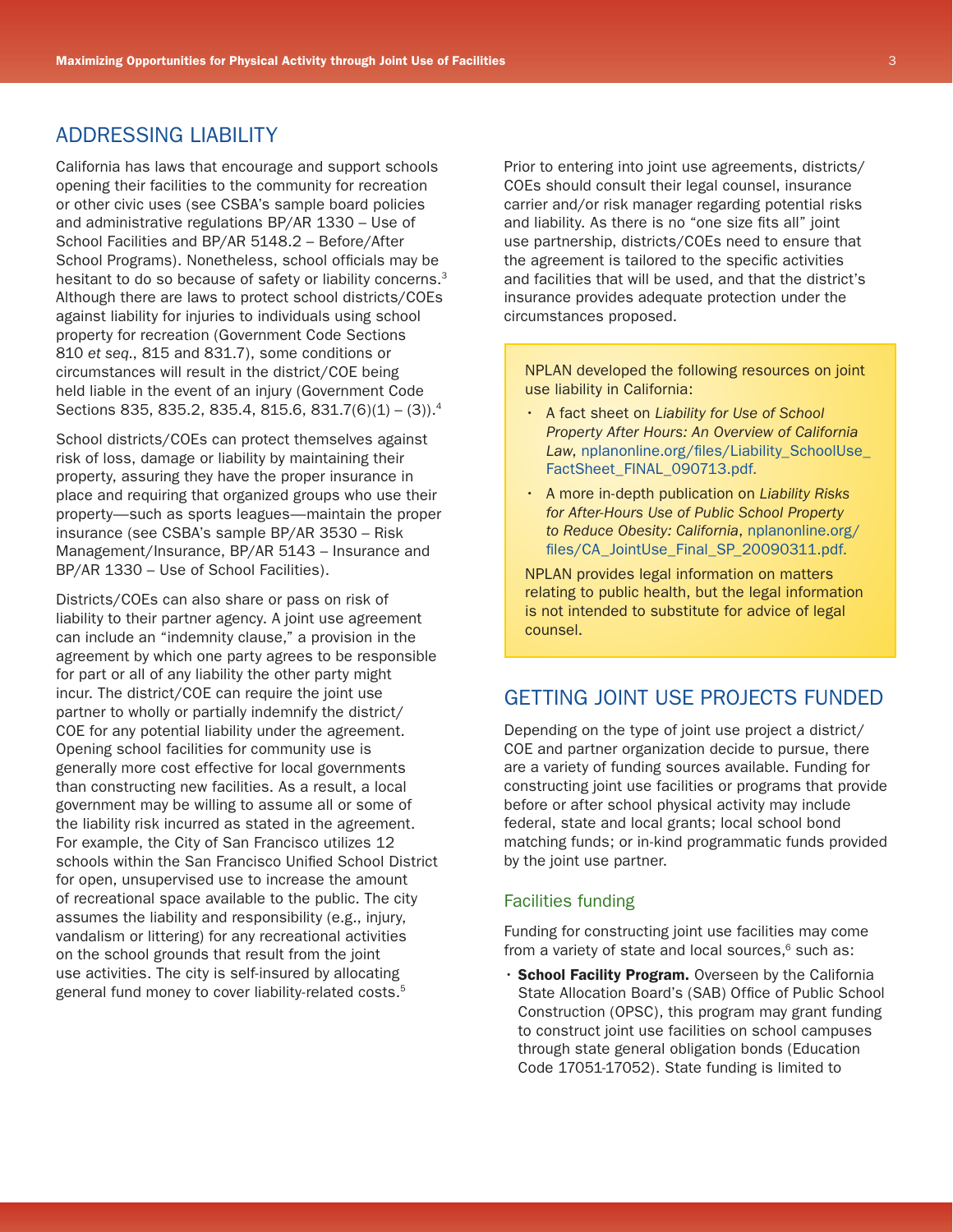the construction or modernization of indoor school facilities, such as multi-purpose rooms, gymnasiums, childcare facilities, libraries or teacher education facilities. State funding requires a 50/50 state and local match of project costs. To be eligible for funding, a K–12 district/COE must enter into a joint use agreement with another governmental agency, a public higher education institution or a nonprofit organization approved by the SAB. Also, the district/ COE must demonstrate that the facility will be used to the maximum extent possible for both school and community purposes (Education Code 17077.40- 17011.45). (See CSBA's sample BP 7210 – Facilities Financing, BP/AR 7140 – Architectural and Engineering Services and BP 7111 – Evaluating Existing Buildings.)

For more information on state facilities funding, visit the following OPSC Web links:

- • SAB's *Overview of State School Facility Programs*: [www.documents.dgs.ca.gov/OPSC/](www.documents.dgs.ca.gov/OPSC/Publications/Other/SFP_Info.pdf) [Publications/Other/SFP\\_Info.pdf](www.documents.dgs.ca.gov/OPSC/Publications/Other/SFP_Info.pdf)
- **SAB's School Facility Program Handbook: A** *Guide to Assist with Applying for and Obtaining Grant Funds*: [www.documents.dgs.ca.gov/](www.documents.dgs.ca.gov/OPSC/Publications/Handbooks/SFP_Hdbk.pdf) [OPSC/Publications/Handbooks/SFP\\_Hdbk.pdf](www.documents.dgs.ca.gov/OPSC/Publications/Handbooks/SFP_Hdbk.pdf)
- • SFP's Joint-Use Program Web site: [www.opsc.](www.opsc.dgs.ca.gov/Programs/SFProgams/JU.htm) [dgs.ca.gov/Programs/SFProgams/JU.htm](www.opsc.dgs.ca.gov/Programs/SFProgams/JU.htm)
- • SFP's Joint Use Program: Frequently Asked Questions: [www.opsc.dgs.ca.gov/Programs/](www.opsc.dgs.ca.gov/Programs/SFProgams/JU_FAQ.htm) [SFProgams/JU\\_FAQ.htm](www.opsc.dgs.ca.gov/Programs/SFProgams/JU_FAQ.htm)
- • SAB's *Public School Construction Cost Reduction Guidelines* contains strategies to help control and reduce costs when planning joint use projects: [www.documents.dgs.ca.gov/opsc/](www.documents.dgs.ca.gov/opsc/Publications/Other/Cost_Rdt.pdf) [Publications/Other/Cost\\_Rdt.pdf](www.documents.dgs.ca.gov/opsc/Publications/Other/Cost_Rdt.pdf).
- Local general obligation bonds. School districts/COEs can use these bond funds for school construction projects (see Case Study). Local bonds must be approved by two-thirds of the vote within the district/ COE, or by 55 percent under specific conditions. They are repaid using local property tax revenue. (See CSBA's sample BP/AR 7214 – General Obligation Bonds.)
- · Special bond funds. Known as "Mello Roos" bonds, these funds allow school districts/COEs to form special districts to sell bonds for school construction projects. These bonds require two-thirds voter approval and are paid off by the property owners in the special district. (See CSBA's sample BP 7212 – Mello Roos Districts.)
- School facilities improvement districts. If the county board of supervisors has adopted a resolution to make Education Code 15300-15303 applicable in the county, school districts can create a school facilities improvement district to issue general obligation bonds for school facilities within a specific geographical area of the school district's territory. (See CSBA's sample BP 7213 – School Facilities Improvement Districts.)
- Developer impact fees. Some school districts/ COEs are allowed to charge a voluntary fee that is reasonably related to the cost of the service provided on new residential, commercial or industrial developments for school construction projects. These fees vary significantly by community depending on local development. (See CSBA's sample BP/AR 7211 – Developer Fees.)

# Program funding

Funding for joint use programs that provide before or after school physical activity may come from a variety of federal, state and local sources, such as:

- $\cdot$  21st Century Community Learning Centers. This federal program supports the creation of community learning centers to provide academic enrichment opportunities during non-school hours for children, particularly students who attend high-poverty and low-performing schools. Eligible K–12 districts/COEs receive an award from the state to carry out a broad array of before- and after-school activities, including recreational activities. For more information, visit the U.S. Department of Education at [www.ed.gov/](www.ed.gov/programs/21stcclc/index.html) [programs/21stcclc/index.html.](www.ed.gov/programs/21stcclc/index.html)
- **· After School Education and Safety.** This state program supports the establishment of local before and after school programs, which may include after school physical activity programs. These programs are created through partnerships between schools and local community resources. School districts, COEs and charter schools serving K–9 students are eligible to apply. For more information, visit<www.cde.ca.gov/ls/ba/as>.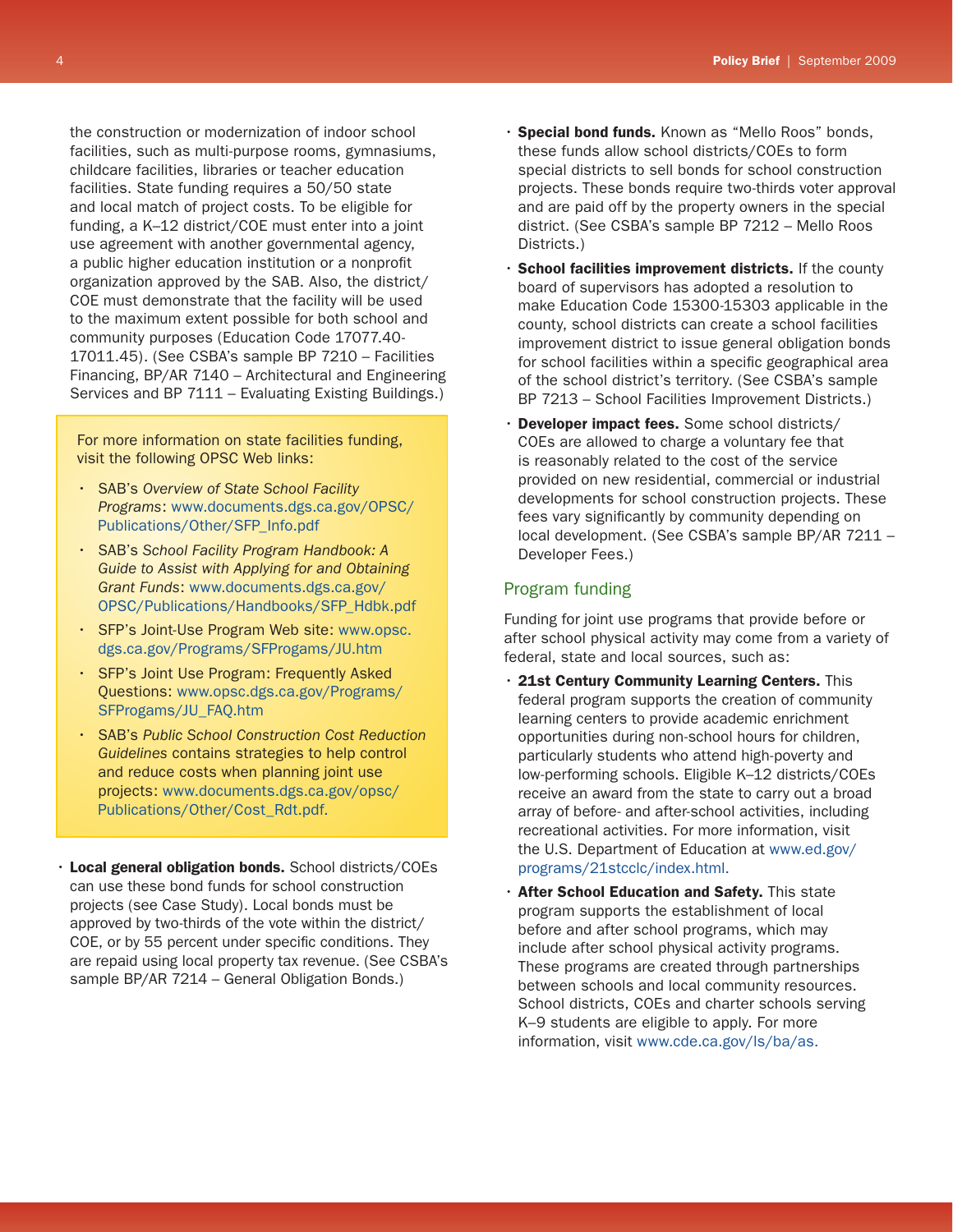- Joint use partner funds. Public agencies, such as parks and recreation agencies, may have a variety of funding sources available that can bring funding for capital expenses or operational costs.
- Private foundation grants. Check with local community, state or national foundations and other private funding sources about the possibility of applying for funding. Districts/COEs can partner with other agencies or nonprofit organizations to solicit grant funding from a wider spectrum of sources that may not otherwise be available.
- $\cdot$  Fee for facility utilization. Organized groups who utilize the facilities, such as sports groups, can be charged a fee to lease the facilities or grounds (see Education Code sections 38130-38138). Consult with legal counsel to pursue this option.
- Business sponsorships. Local businesses can sponsor sporting events, team sports and various youth activities.

For more information on joint use funding, see the California Pan-Ethnic Health Network's *Primer on Joint Use* at [www.cpehn.org/pdfs/Joint%20](www.cpehn.org/pdfs/Joint%20Use%20Primer%20-%20CPEHN%204-09.pdf) [Use%20Primer%20-%20CPEHN%204-09.pdf](www.cpehn.org/pdfs/Joint%20Use%20Primer%20-%20CPEHN%204-09.pdf).

# CASE STUDY

While there are many types of joint use agreements, this case study highlights one district's actions to construct a joint use facility and provide after-school recreational programs in partnership with a local government agency and a nonprofit organization.

In an effort to address growing concerns for childhood obesity, the dire need for open space, safe places for children to play, gang activity and dropout rates, Oakland Unified School District, the City of Oakland and the Unity Council partnered to provide a community-based school designed to support after-school physical activity programs for the district's K–12 students and families.

The city donated a piece of land to OUSD to develop the Cesar Chavez Education Center. Funding to build the Center and state-of-the-art synthetic surface soccer fields came from the city and the proceeds from a local general obligation bond. After the Center was built, OUSD and the Unity Council partnered to bring after-school sports programs to the district's students. Scheduling, maintenance and operations of the playing fields were established by a formal joint use memorandum of understanding. The MOU had the support of the district's board of education.

Today, the after-school soccer and basketball programs are full, with an additional 10 to 20 teams waiting to be scheduled. This partnership has increased physical activity opportunities for youth in the community where programs for youth did not previously exist. The district has reported increased academic performance, better behavior from students and decreased vandalism as a result of the program. With the help of the Unity Council, the district hopes to raise additional funds to replicate this model in 10 additional schools in the next five years.

#### For more information, contact:

Marsha Murrington, Executive Vice President The Unity Council Phone: (510) 535-6913 E-mail: mgm@unitycouncil.org Web site: <www.unitycouncil.org>

Visit<www.jointuse.org>for success stories, resources and information on how to participate in the Joint Use Statewide Taskforce, whose members include stakeholders interested in ensuring that all students have convenient and safe places to play.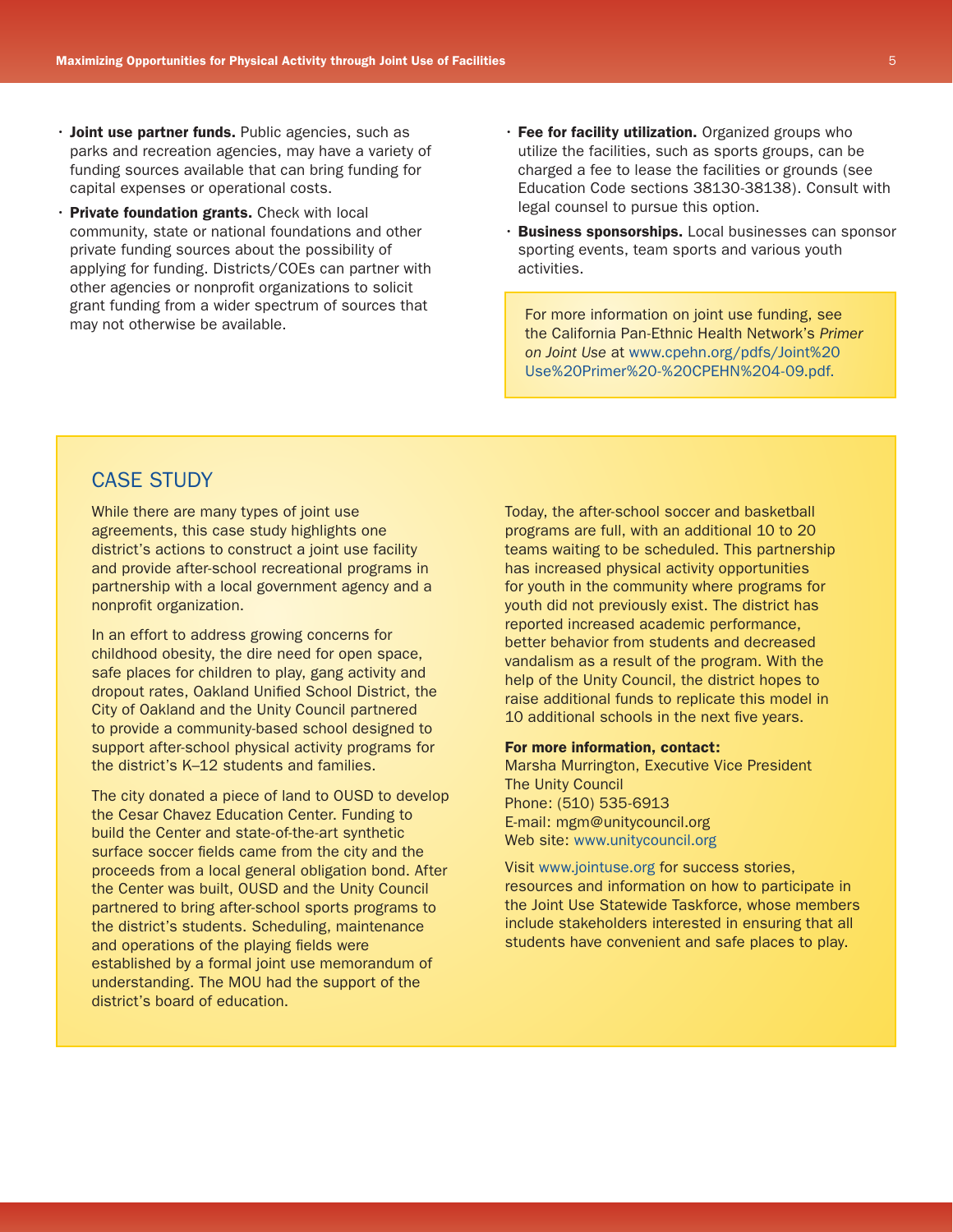# THE SCHOOL BOARD'S ROLE

The governing board plays an important role in encouraging and facilitating joint use opportunities through each of its major areas of responsibility.

# Setting direction for the community's schools

In establishing a district/COE vision, the board has an opportunity to emphasize the importance of increasing physical activity opportunities for student through joint use of facilities by:

- $\cdot$  Fostering an understanding among the district/COE governance team about the importance of joint use of facilities for increasing physical activity opportunities for students and the community before, during and after school
- $\cdot$  Fostering an understanding among the district/COE governance team about the relationship between increased physical activity, student health and learning
- • Working with school personnel, parents, students and the community to identify a district/COE need that could be addressed through a joint use partnership

# Establishing an effective and efficient structure for the district/COE

While the board does not implement district/COE policies and programs, it is the board's role to ensure that the district has the necessary structure and resources by:

- $\cdot$  Identifying if the district/COE has existing joint use agreements and related policies in place
- $\cdot$  Adopting policies that support and encourage joint use of facilities for physical activity and community use
- • Collaborating with project partners to establish a joint use agreement that details the roles and responsibilities of each party
- • Ensuring that joint use efforts meet state and local requirements and are aligned with the district/COE vision and goals
- • Ensuring that the superintendent or designee applies for state or local funding or explores other funding sources for joint use projects and maintenance and operation funds
- • Adopting and ensuring implementation of policies and practices that limit liability and risk of loss or damage to school property

## Providing support

After establishing the structure, the board can support the superintendent's and staff's implementation of the district/COE joint use efforts by:

- • Working to establish a positive climate of cooperation within the community by modeling collaborative behaviors in relationships with other local officials and by setting expectations for collaboration among staff
- • Appointing a board representative to sit on a district planning or oversight team for developing and administering the district's/COE's joint use efforts

## Ensuring accountability to the public

As elected representatives, the board is accountable to the public for the district's/COE's progress towards board-established goals. The board evaluates and communicates progress toward joint use project goals by:

- • Working with the superintendent and program partners to identify indicators or measures that will be used to evaluate the effectiveness of joint use
- • Scheduling regular evaluation reports to the board, program partners and the public from the superintendent or designee
- Using evaluation reports to identify progress and challenges
- • Recommending revisions to the joint use agreement or related policies, if necessary

## Acting as community leaders

Board members have a responsibility to act as community leaders and involve the community in meaningful ways to promote children's education and health. Regarding joint use projects, the board engages in community leadership by:

- • Identifying community stakeholders and initiating or participating in joint use partnerships with government agencies and/or community-based organizations that are committed to working together
- Developing positive and long-standing relationships with partners
- Sharing information about joint use projects with students, parents and the community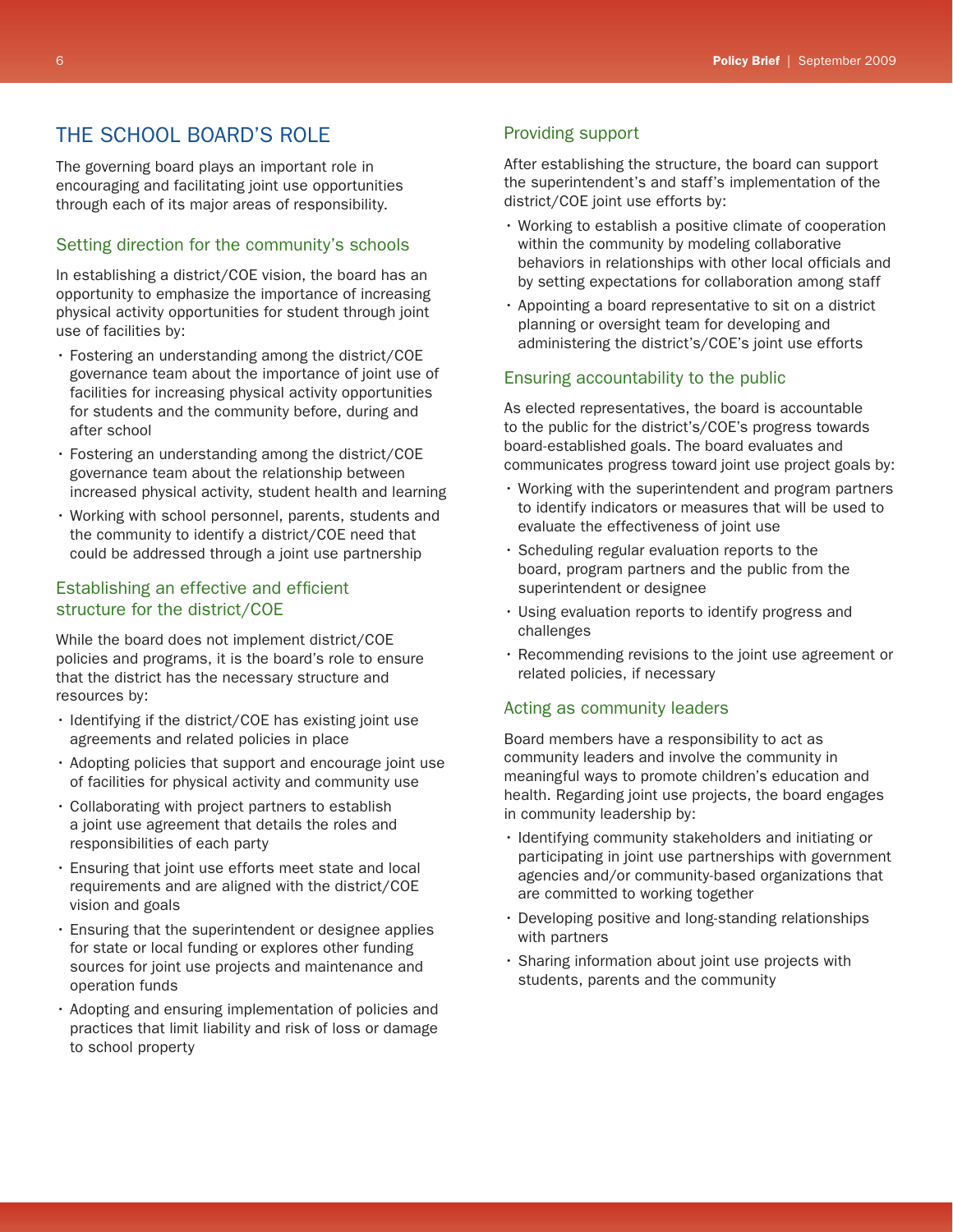# ADDITIONAL RESOURCES

California School Boards Association is a collaborative group of virtually all of California's more than 1,000 school districts and COEs. CSBA supports school board members, superintendents and senior staff by producing policy briefs, publications and other resources on health issues as they relate to education, including safe routes to school, student wellness, physical education, physical activity and community collaboration on youth services. <www.csba.org/wellness.aspx>

California Project LEAN (Leaders Encouraging Activity and Nutrition) is a joint program of the California Department of Public Health and the Public Health Institute that focuses on youth and parent empowerment, policy and environmental change strategies, and community-based solutions to increase healthy eating and physical activity. CPL provides training, tools and technical assistance on developing, implementing and monitoring school wellness policies. <www.CaliforniaProjectLEAN.org>

California AfterSchool Network provides leadership and links to state policy-makers to support high-quality programs, support policies, research, public awareness campaigns, innovative strategies and networking partnerships to support opportunities for mutual learning so that after-school programs can keep children safe, inspire learning and help working families. <www.afterschoolnetwork.org>

**California Park & Recreation Society** has a database of model joint use agreements, resources and information on its Web site. It monitors joint use legislation, as well as the challenges and opportunities of joint use. <www.cprs.org>

**Center for Cities & Schools** is a think-tank housed at the University of California-Berkeley's Institute of Urban and Regional Development that bridges the fields of city planning, community development and education for more equitable schools and communities. <http://citiesandschools.berkeley.edu>

Cities Counties Schools Partnership supports the development of policies that promote the creation and preservation of communities through collaborative efforts on the local level. The partnership's work in the area of health focuses on education, recognition of successful examples and advancing public policies that address healthy communities.

#### <www.ccspartnership.org>

New Schools Better Neighborhoods is an organization that serves as a third-party intermediary to front-fund, convene and manage collaborative, stakeholder planning of smaller, joint use and community-centered schools in California's urban school districts.

<www.nsbn.org/index.php>